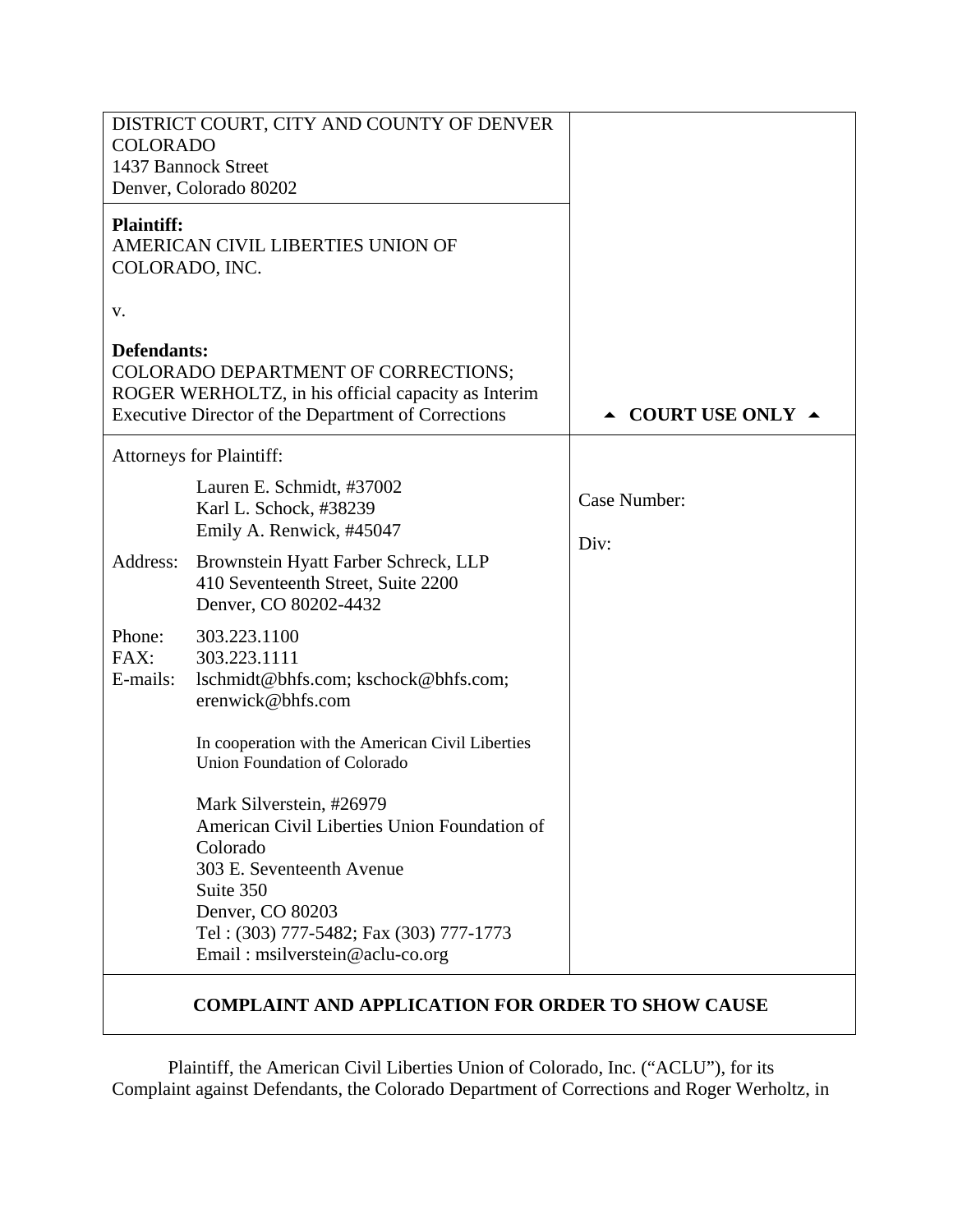his official capacity as the Interim Executive Director of the Colorado Department of Corrections, alleges as follows:

# **INTRODUCTION**

1. Plaintiff seeks the disclosure of records setting forth the execution protocol of the Colorado Department of Corrections ("CDOC") as well as communications related to CDOC's efforts to acquire the chemicals to be used under that protocol. Plaintiff brings this complaint under the provisions of the Colorado Criminal Justice Records Act ("CCJRA"), C.R.S. § 24-72- 301, *et seq.*

2. CDOC is the state agency responsible for carrying out executions. Colorado conducted its most recent execution in 1997. For the first time in 16 years, CDOC is planning to execute a Colorado citizen: Nathan Dunlap, a 39-year-old inmate who was sentenced to death after being convicted of first-degree murder. Mr. Dunlap has exhausted his state and federal appeals and his execution date was recently set for the week of August 18, 2013.

3. Plaintiff seeks disclosure of records that will facilitate the public discussion of the death penalty in Colorado. By refusing to disclose records that will allow the public to learn the details of the execution procedure, the efforts to obtain the chemicals that will be used, the drug or drugs that will be used, and information about the companies that may be supplying the chemicals, CDOC infringes, without adequate justification, on the public's legitimate right to information about how its government operates with regard to one of its most grave and serious undertakings.

4. On May 1, 2013, Plaintiff submitted a records request to CDOC under the CCJRA related to CDOC's execution protocols (**Exhibit 1**). Plaintiff sought:

- a. Communications between CDOC and any pharmacy or pharmacist, including compounding pharmacies, regarding lethal injection or drugs that might be used in lethal injection. Plaintiff included a specific request to inspect a letter to Colorado compounding pharmacies from the former Executive Director of CDOC, Tom Clements. The public learned of this letter in an article published by The Denver Post on March 12, 2013.<sup>1</sup>
- b. Communications between CDOC and any licensed physician or other individual authorized to write prescriptions in Colorado regarding lethal injection or drugs that might be used in lethal injection.
- c. Communications between CDOC and anyone who claims to be able to provide, obtain, or supply drugs that may be used in lethal injection.

 $\overline{a}$ 

<sup>1</sup> Tim Hoover, *Colorado Asks Pharmacists for Help in Securing Lethal Injection Drug*, Denver Post, April 12, 2013 (**Exhibit 4**).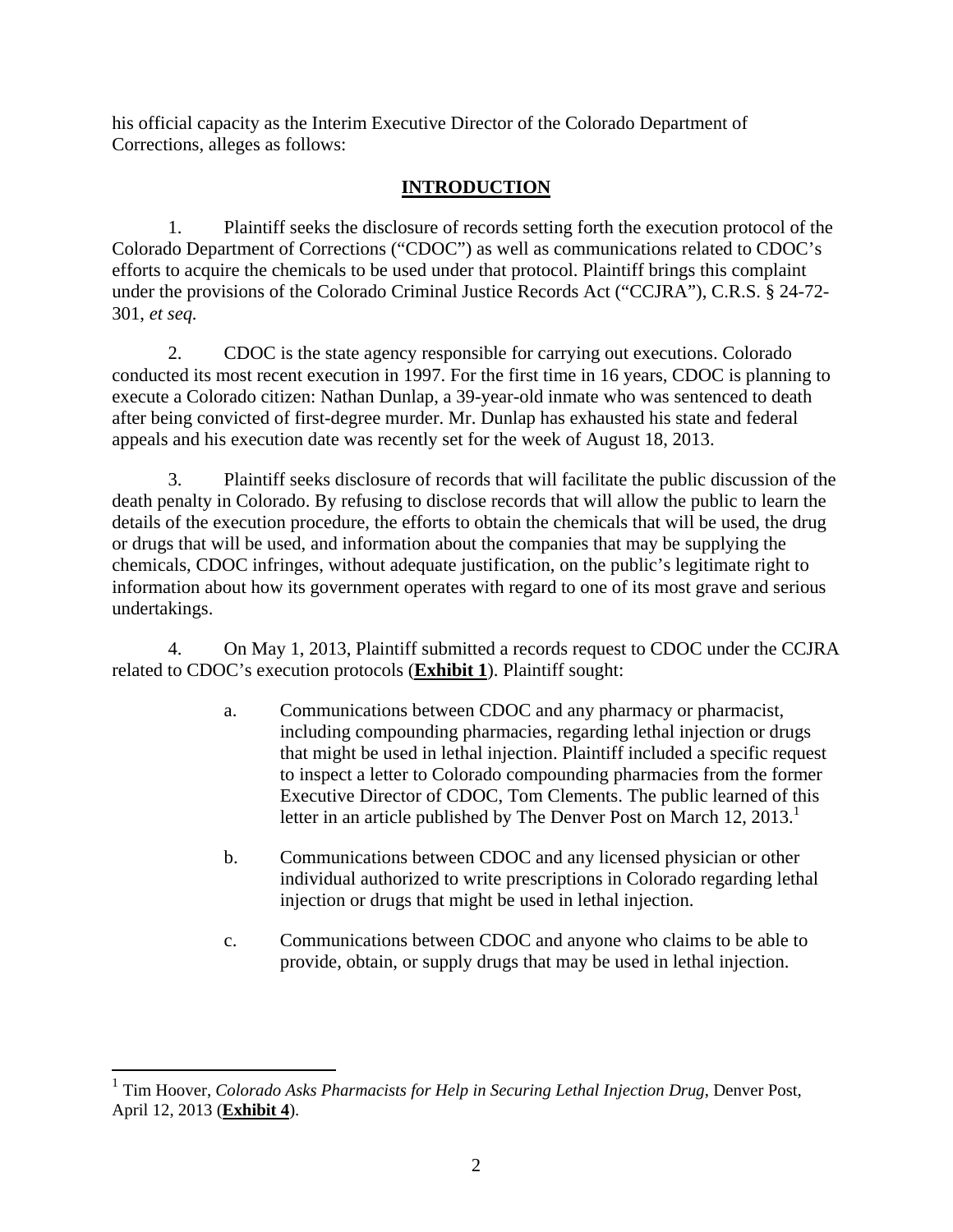- d. Communications to or from CDOC regarding drugs that may be used in lethal injection, including but not limited to sodium thiopental, pentobarbital, pentothal, pancuronium bromide, potassium chloride, or any compounded substance.
- e. The identity of pharmacies, pharmacists, medical professionals, manufacturers, distributors, wholesalers, retailers, or other sources of drugs that might be used in lethal injections.
- f. A copy of CDOC's "RESTRICTED DISTRIBUTION execution protocol document" described in CDOC's Administrative Regulation 300-14, which is titled "Capital Punishment/Execution by Lethal Injection."

5. On May 9, 2013, CDOC responded to Plaintiff and denied the overwhelming majority of Plaintiff's records requests (**Exhibit 2)**. CDOC provided the text of the letter from Tom Clements to compounding pharmacies, which is dated March 12, 2013. (**Exhibit 3**). CDOC withheld the names and address information of the recipients. CDOC also provided 13 pages of documents that pre-date Mr. Clements' March 12, 2013 letter. These documents include communications that reflect a nationwide scarcity of sodium thiopental, the drug specified in the Colorado statute that provides for lethal injection as the method of execution. CDOC refused to release any correspondence with pharmacists and other drug providers generated after Mr. Clements sent the March 12, 2013 letter or the identity of these providers. CDOC also refused to release the "RESTRICTED DISTRIBUTION execution protocol" that is referenced in Administrative Regulation 300-14.

6. The records Plaintiff seeks are "criminal justice records" under the CCJRA. Under the CCJRA, the custodian of criminal justice records must make those records available for inspection unless privacy interests or the danger of adverse consequences outweigh the public interest.

7. In denying Plaintiff's request for records, CDOC claimed, without elaboration, that disclosure "could create unnecessary interference with the regular discharge of the Department's duty to carry out the death sentence by lethal injection." CDOC's unsupported and unspecific speculation is not sufficient to justify withholding of the requested records. CDOC also suggested that the companies that responded to CDOC's query have "privacy interests" that support the decision to withhold documents. Vendors offering to sell products to the State of Colorado should have no reasonable expectation of privacy. To the extent they do, which Plaintiff disputes, any such privacy interest is outweighed by the public interest in disclosure.

8. CDOC's decision to withhold these records constitutes an abuse of discretion under the CCJRA. Plaintiff seeks an order from the Court directing Defendants to show cause as to why Plaintiff should not be permitted to inspect and copy the requested records.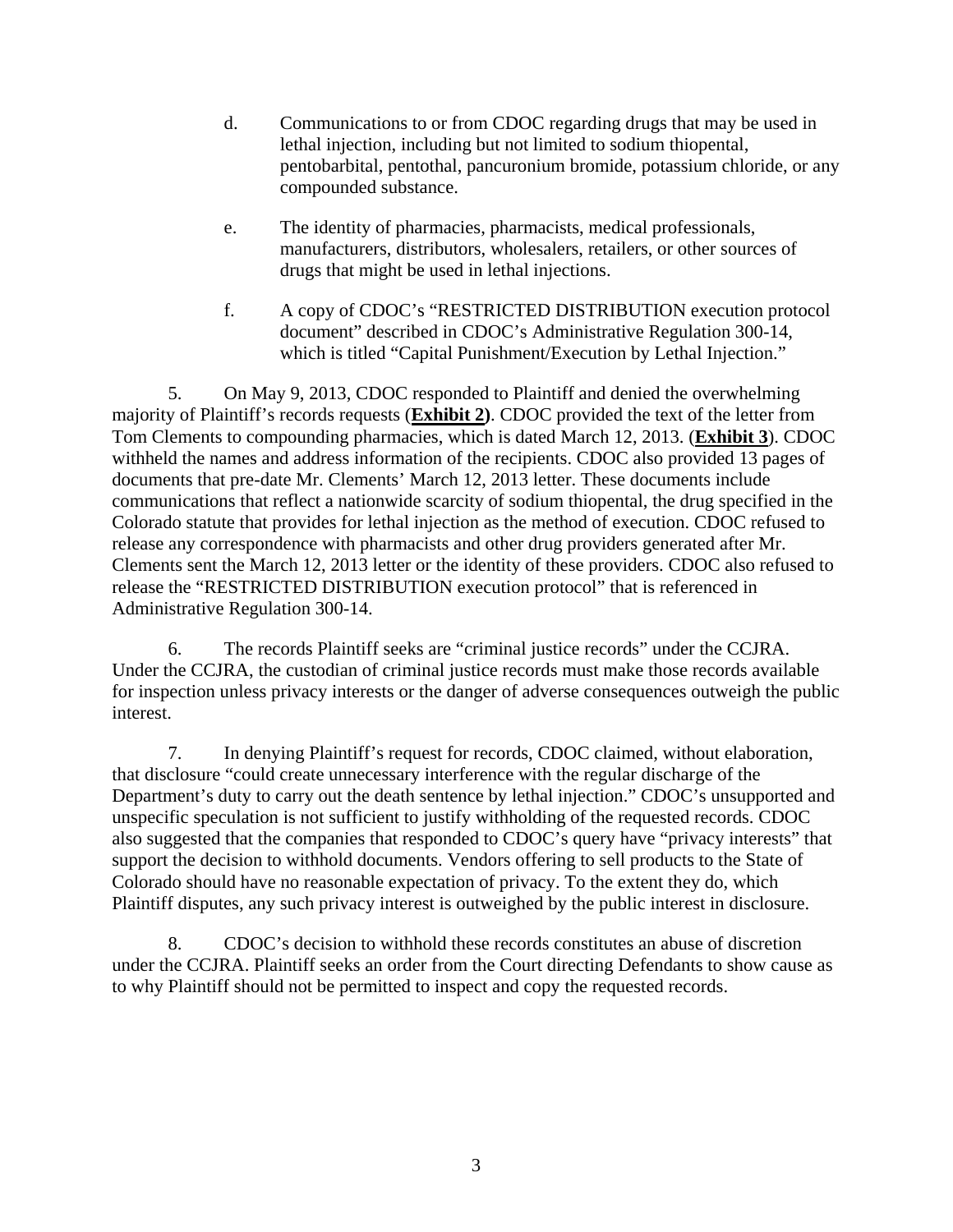### **JURISDICTION AND VENUE**

9. This Court has jurisdiction under Section 24-72-305(7) of the Colorado Criminal Justice Records Act, C.R.S. § 24-72-301, *et seq.*

10. Venue is proper in this Court under C.R.C.P. 98(b)(2) and 98(c)(1). As a State agency, CDOC is deemed to reside in the City and County of Denver.

## **PARTIES**

11. Plaintiff, the American Civil Liberties Union of Colorado, is a Colorado nonprofit corporation in good standing with its headquarters in Denver, Colorado. The ACLU defends and preserves citizens' individual rights and liberties under the laws of Colorado and the United States, including the right to free speech and the right of due process.

12. Defendant Colorado Department of Corrections ("CDOC") is the state agency responsible for carrying out executions by means of lethal injection, including the execution of Nathan Dunlap, which is currently scheduled for the week of August 18, 2013.

13. Defendant Roger Werholtz is the Interim Director of the CDOC and is being sued in his official capacity. Mr. Werholtz is a custodian of criminal justice records as defined by C.R.S. Sections 24-72-302(4) and 24-72-302(5).

## **APPLICABLE LAW**

14. CDOC is a "criminal justice agency" subject to the Colorado Criminal Justice Records Act. *See* C.R.S. § 24-72-302(3); *Johnson v. Colorado Dept. of Corrections*, 972 P.2d 692, 694 (Colo. App. 1998). All records made, maintained, or kept by CDOC in the exercise of official functions are "criminal justice records" as defined by C.R.S. § 24-72-302(4). Unless specifically exempt, all criminal justice records may be made available for public inspection under C.R.S. § 24-72-304(1).

15. The Colorado Supreme Court has determined that the CCJRA "favors making [criminal justice records] available for inspection unless the custodian, in exercising his or her sound discretion, finds disclosure would be contrary to the public interest." *In re Freedom Colorado Information v. El Paso County Sheriff's Dept.*, 196 P.3d 892, 898 (Colo. 2008) (en banc).

16. The custodian's decision to deny access to the requested criminal justice records is reviewable by the district court for abuse of discretion. C.R.S. § 24-72-305(7); *In re Freedom Colorado Information*, 196 P.2d at 899.

17. Any person who is denied access to inspect a criminal justice record may apply to the district court of the district where the record is found for an order directing the custodian of such record to show cause why inspection should not be permitted. Upon application to the district court, the court is to enter an order to show cause "at the earliest practical time," at which time the custodian of records must demonstrate why the denial of inspection was not an abuse of discretion. C.R.S. § 24-72-305(7).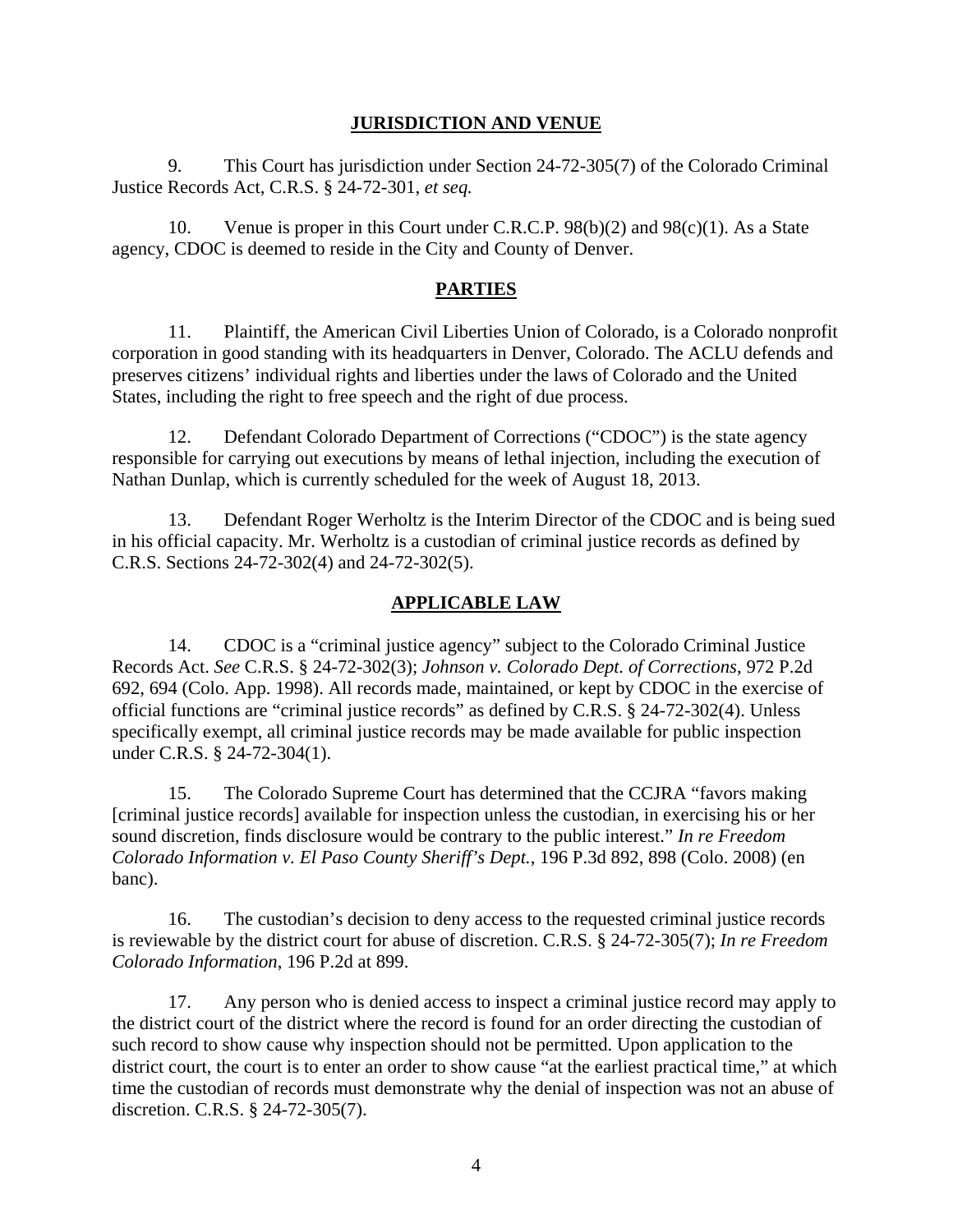18. If the Court finds that the custodian abused his discretion in refusing to permit access to the records at issue, the Court shall order the custodian to permit access. *Id.* 

19. Upon a finding that the custodian's denial of access was arbitrary or capricious (without any legal support), the Court may order the custodian to pay the applicant's court costs and attorneys' fees in an amount to be determined by the Court. *Id.* 

## **FACTUAL CONTEXT GIVING RISE TO THE RECORDS REQUESTS**

20. Colorado is preparing to conduct its first execution since 1997. Nathan Dunlap's execution is scheduled for the week of August 18, 2013. CDOC is the state agency tasked with executing Mr. Dunlap.

21. Under C.R.S. § 18-1.3-1202 (the **"Lethal Injection Statute"**), Colorado executions must be conducted by lethal injection. The Lethal Injection Statute specifies the use of a single drug to carry out an execution. "Lethal injection" is defined as "a continuous intravenous injection of a lethal quantity of sodium thiopental or other equally or more effective substance sufficient to cause death." C.R.S. § 18-1.3-1202.

22. With the exception of this one-drug directive, the Lethal Injection Statute provides minimal guidance to CDOC regarding the execution process. CDOC has issued an administrative regulation governing execution by lethal injection, Administrative Regulation 300-14 (the **"Lethal Injection Regulation"**). This Administrative Regulation is available on the CDOC web site.

23. The Lethal Injection Regulation requires the Colorado State Penitentiary (CSP) warden to develop a "RESTRICTED DISTRIBUTION execution protocol document" relative to executions and management of offenders sentenced to death (Section V.B) (the "Execution Protocol"). Upon Plaintiff's information and belief, CDOC has released some or all of this Execution Protocol in the past, but it has refused to release the current version to Plaintiff.

24. Sodium thiopental—the single drug specified in Colorado's Lethal Injection Statute—is no longer manufactured in the United States. Upon Plaintiff's information and belief, the State of Colorado has no known reserves of sodium thiopental and faced a problem determining how to procure it. *See*, *e.g.*, John Ingold, *Colorado Might Struggle to Locate Drugs If Execution Planned*, Denver Post, March 20, 2012.<sup>2</sup>

25. Due to the unavailability of sodium thiopental, the former Executive Director of CDOC, Tom Clements, sent a letter to 97 compounding pharmacies on March 12, 2013 inquiring about the compounding pharmacies' ability to procure or compound sodium thiopental or, in the words of the Lethal Injection Statute, another "equally or more effective substance to cause death" (**Exhibit 3**). CDOC has not released the responses to Mr. Clements' inquiry to the compounding pharmacies.

 $\overline{a}$ 

<sup>&</sup>lt;sup>2</sup> Available online at http://www.denverpost.com/news/ci\_20210932/colorado-might-struggle-locatedrugs-if-execution-planned?IADID=Search-www.denverpost.com-www.denverpost.com.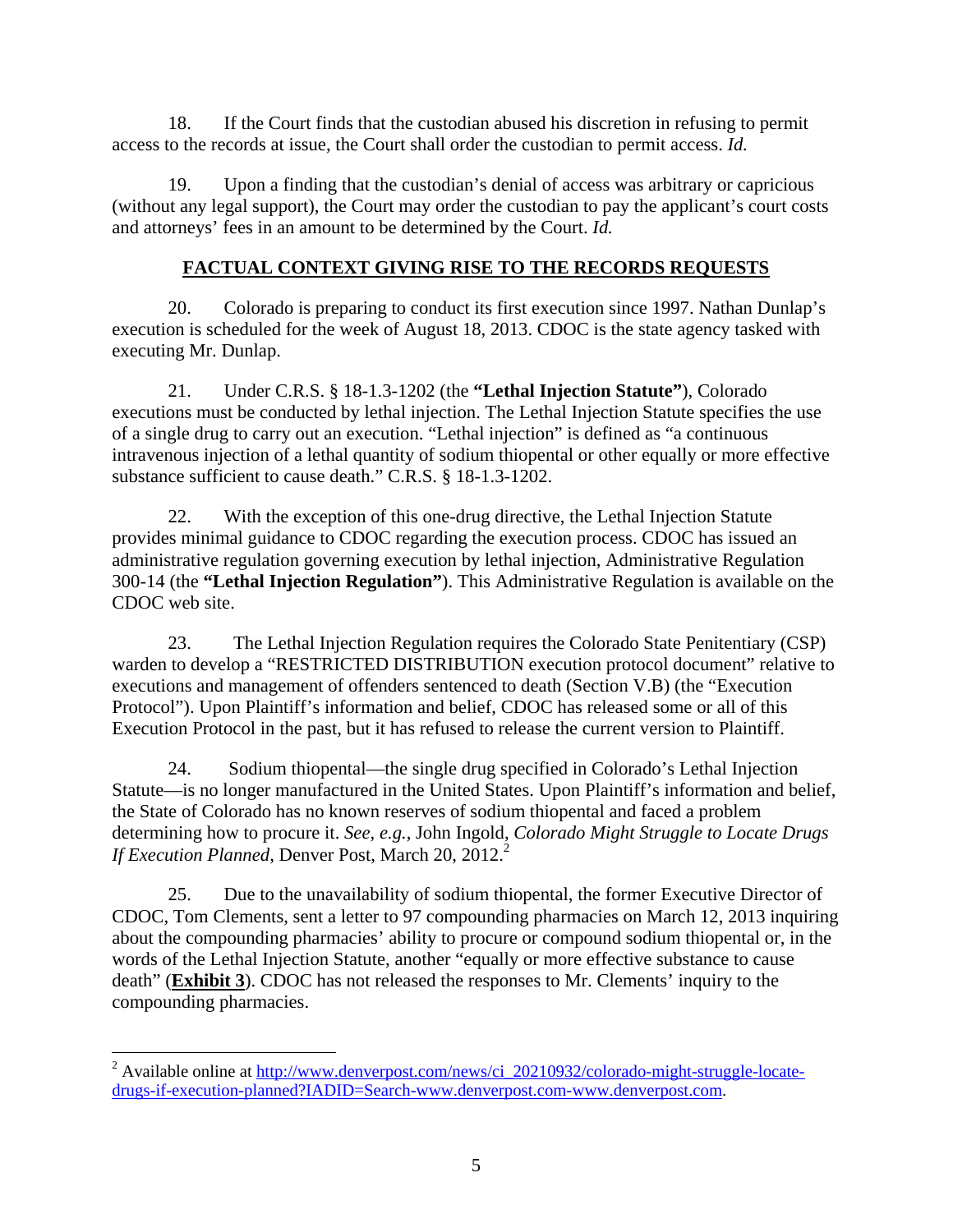26. CDOC has also declined to reveal whether it has located a source of sodium thiopental or whether it intends to follow the Lethal Injection Statute's option to substitute another "equally or more effective substance to cause death." On information and belief, the requested records would provide the public with the answer to this question.

27. Mr. Clements' letter to the compounding pharmacies also suggests that CDOC may be planning to deviate from the Lethal Injection Statute's directive to carry out an execution by means of a single drug. The letter suggests, instead, that CDOC is planning to follow some version of the three-drug execution protocol that is followed in a number of other states.

28. That three-drug protocol includes successive injections of sodium thiopental, pancuronium bromide, and potassium chloride. States that have used the three-drug protocol have been plagued by a series of botched executions and serious scientific, medical, and legal questions about whether the procedure has actually functioned to produce what its proponents intend: a swift, painless, and relatively humane execution.

29. In this three-drug protocol, the purpose of sodium thiopental, a barbiturate, is to produce a deep and long-lasting anesthesia. The purpose of the pancuronium bromide is to paralyze the muscles, including the diaphragm, rendering individuals completely unable to move, speak, or breathe. The purpose of potassium chloride is to stop the heart. When administered as the designers of the protocol intend, a sufficient dose of sodium thiopental will anesthetize the condemned inmate so he does not feel the subsequent drugs. If the sodium thiopental is not administered as intended, however, or if a sufficiently strong dose fails to reach the prisoner's bloodstream, the condemned prisoner can experience conscious paralysis (including suffocation) and the pain of potassium chloride and cardiac arrest. Because of the paralysis caused by the pancuronium bromide, the inmate is unable to communicate the fact that he is conscious while suffering excruciating pain.

30. In 2006, a federal district court in California conducted a detailed multi-day evidentiary hearing about California's three-drug execution protocol. The court determined that in more than half of the lethal injection executions that had been carried out, there was evidence that the anesthetic had failed, leaving the prisoner conscious but unable to move because of the second drug, while suffering excruciating pain from the third drug. The court held that California's history and practice with regard to the three-drug protocol posed an intolerable risk of causing unnecessary pain, in violation of the Eighth Amendment prohibition against cruel and unusual punishment.

31. In response to the numerous problems experienced with the three-drug protocol, an increasing number of states are moving to a single-drug execution, as required by Colorado's Lethal Injection Statute. The intention is to cause death by administering a single large dose of a barbiturate. Seven states have used this single-drug method for executions (Arizona, Georgia, Idaho, Ohio, South Dakota, Texas, and Washington). Four other states—Arkansas, Kentucky, Louisiana, and Missouri— have announced the use of single-drug lethal injection protocols, but have not carried out an execution under this protocol.

32. Although Colorado's statute specifies that executions must be carried out with a single drug, Mr. Clements' letter to the compounding pharmacies suggests that CDOC may be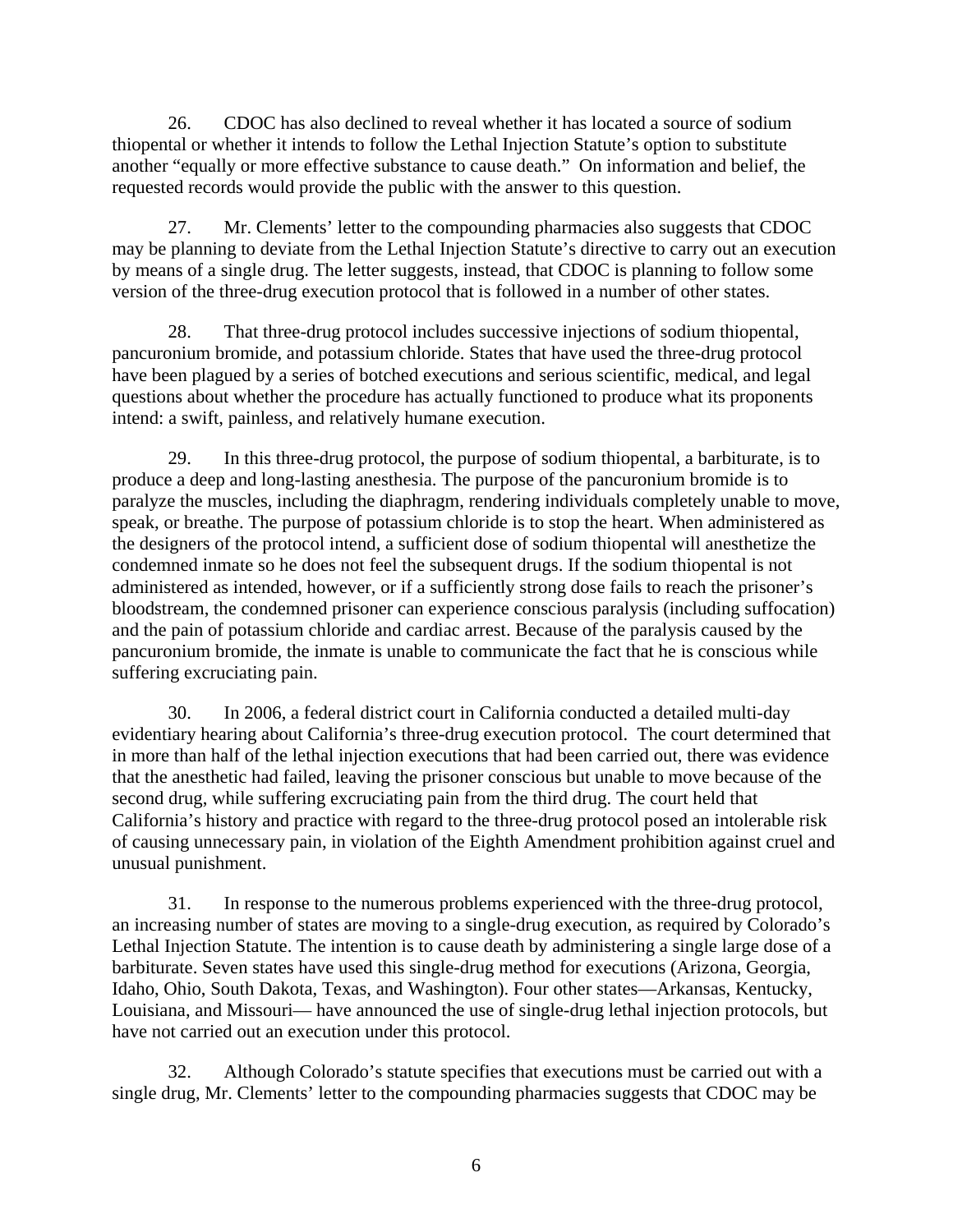planning a three-drug protocol instead. The letter asks the pharmacies if they can supply not only sodium thiopental, the drug specified in the Colorado statute, but also pentobarbital (a possible substitute for sodium thiopental in the three-drug protocol), and pancuronium bromide and potassium chloride, the second and third drugs in the three-drug protocol.

33. CDOC's Lethal Injection Regulation provides a further hint that CDOC may be planning to deviate from the Lethal Injection Statute's single-drug directive. The regulation defines lethal injection as "[a] continuous intravenous injection of a *series* of legal drugs sufficient to cause death." CDOC Administrate Regulation Number 300-14, Section III.C.

34. The public has a legitimate interest in knowing whether CDOC plans to follow the legislature's directive to use a single drug, or whether CDOC plans, without statutory guidance, to adopt the three-drug protocol that has been the source of botched executions and extended medical and legal controversy in other states.

35. Even if CDOC intends to follow the Colorado statute's directive to use a single drug, the public has a legitimate interest in knowing the identity of that drug. In light of the reports that sodium thiopental may be unavailable, the public has an interest in knowing the identity of the substance that CDOC decided would be "an equally or more effective substance to cause death."

36. The public also has a legitimate interest in knowing how Colorado compounding pharmacies responded to Mr. Clements' inquiry. This is especially true in light of the rules of the Colorado State Board of Pharmacy, 3 Colo. Code Regs. § 719-1. For example, these rules prohibit a pharmacist from knowingly participating in any practice which detrimentally affects the patient. They also prohibit licensed pharmacists from compounding, dispensing, delivering, or distributing any drug to any person where the pharmacist "knows or reasonably should know said drug has no recognized medical utility or application."

37. Pharmacies that are corporations or other non-natural entities have no legally cognizable right of privacy. Furthermore, individual professionals who practice in a field that is subject to extensive government regulation, such as licensed pharmacists, have no objectively reasonable expectation of privacy in how they conduct those regulated professional activities. *See*, *e.g.*, *Marshall v. Barlow's, Inc.*, 436 U.S. 307, 313 (1978) ("Certain industries have such a history of government oversight that no reasonable expectation of privacy . . . could exist for a proprietor over the stock of such an enterprise.").

38. Notwithstanding—or maybe because of—potential complications and controversies in connection with Mr. Dunlap's upcoming execution, CDOC has refused to release its Execution Protocol or its records of correspondence with pharmacies and other drug providers.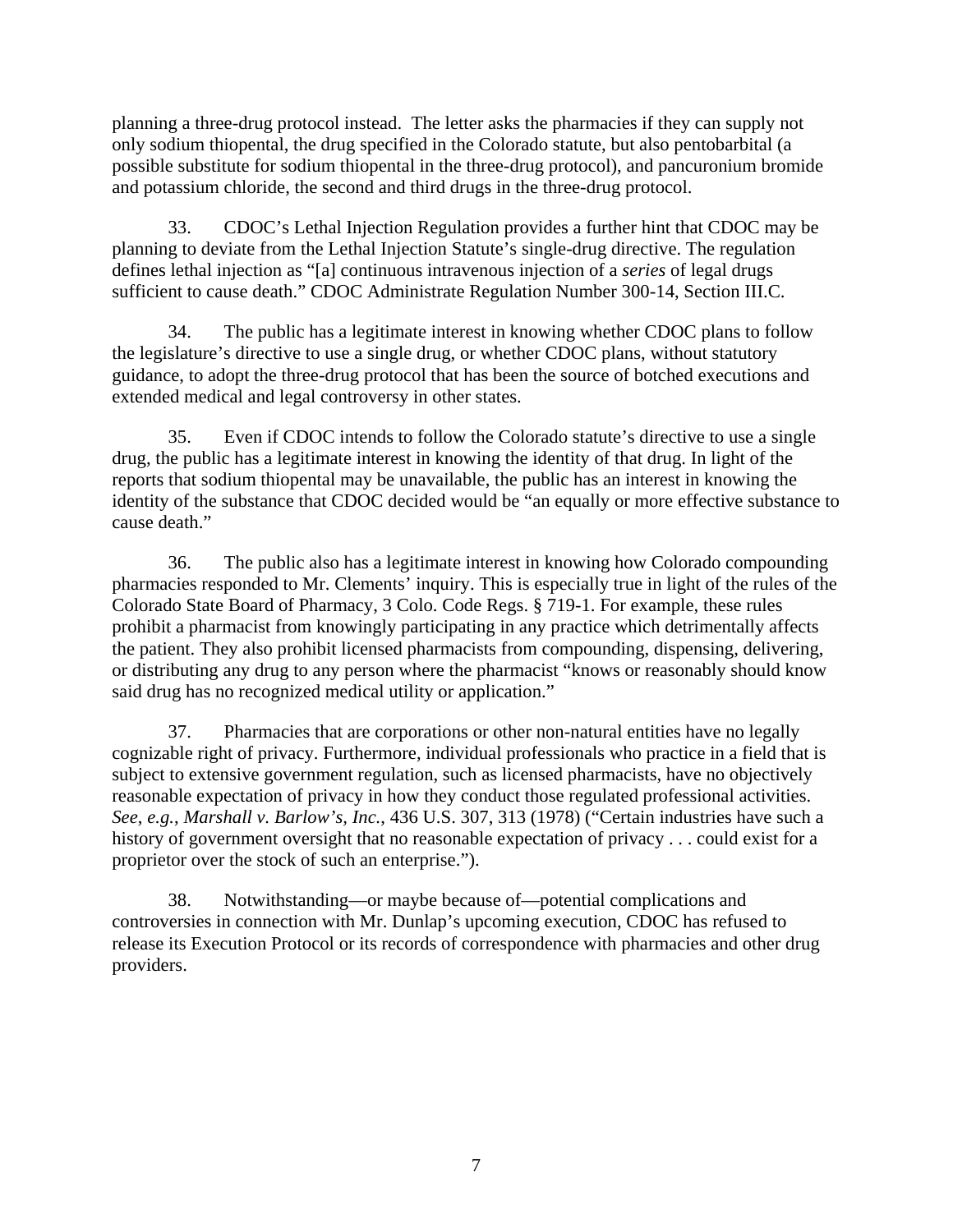#### **FIRST CLAIM FOR RELIEF (Order to Show Cause and Award of Reasonable Attorneys' Fees: C.R.S. § 24-72-305)**

39. The Plaintiff incorporates the allegations in Paragraphs 1 through 38 of this Complaint by reference.

40. CDOC is a "criminal justice agency" subject to the Colorado Criminal Justice Records Act, C.R.S. § 24-72-301 *et seq.*

41. On May 1, 2013, Plaintiff submitted a request to Defendants for CDOC's lethal injection procedures, communications with doctors and pharmacies regarding lethal injection drugs, and records regarding the source of drugs that CDOC may use to perform an execution (**Exhibit 1**). On May 9, 2013, Defendants informed Plaintiff that they refused to produce the overwhelming majority of the requested records (**Exhibit 2**).

42. The records sought by the Plaintiff are "criminal justice records" under the CCJRA.

43. The CCJRA favors making criminal justice records available for public inspection unless disclosure would be contrary to the public interest. The custodian must conduct a balancing test weighing the public interest against the "harm to privacy or dangers of unwarranted adverse consequences." *In re Freedom Colorado Information*, 196 P.3d at 898. The criminal justice records "must be open for inspection unless the privacy interest or dangers of adverse consequences 'outweigh' the public interest." *Id.*

44. Defendants have not justified their refusal to release the overwhelming majority of these criminal justice records. To the extent Defendants have provided any justification for this decision, Defendants' explanation does not support their decision to withhold the records from public view.

45. Providing Plaintiff with access to the criminal justice records sought herein would promote the public interest. The public purposes served by disclosure include, among others, the public's right to know (1) whether CDOC intends to carry out lethal injections in accordance with the one-drug protocol required by C.R.S. § 18-1.3-1202, and, if so, the specific drug that will be used; (2) whether CDOC intends to deviate from the statutory directive and substitute a version of the three-drug protocol that has prompted multiple problems in other states, and, if so, whether CDOC's execution protocol includes training and safeguards designed effectively to avoid those problems; and (3) whether Colorado compounding pharmacies are supplying drugs to CDOC to be used for lethal injection, raising questions about potential violations of Colorado State Board of Pharmacy rules.

46. Similarly, providing Plaintiff with access to the criminal justice records will neither create unnecessary interference with the regular discharge of CDOC's duty to carry out executions by lethal injection, nor interfere with any legitimate privacy interests, as Defendants contend.

47. Defendants' withholding of the requested records constitutes an abuse of discretion, in violation of the CCJRA.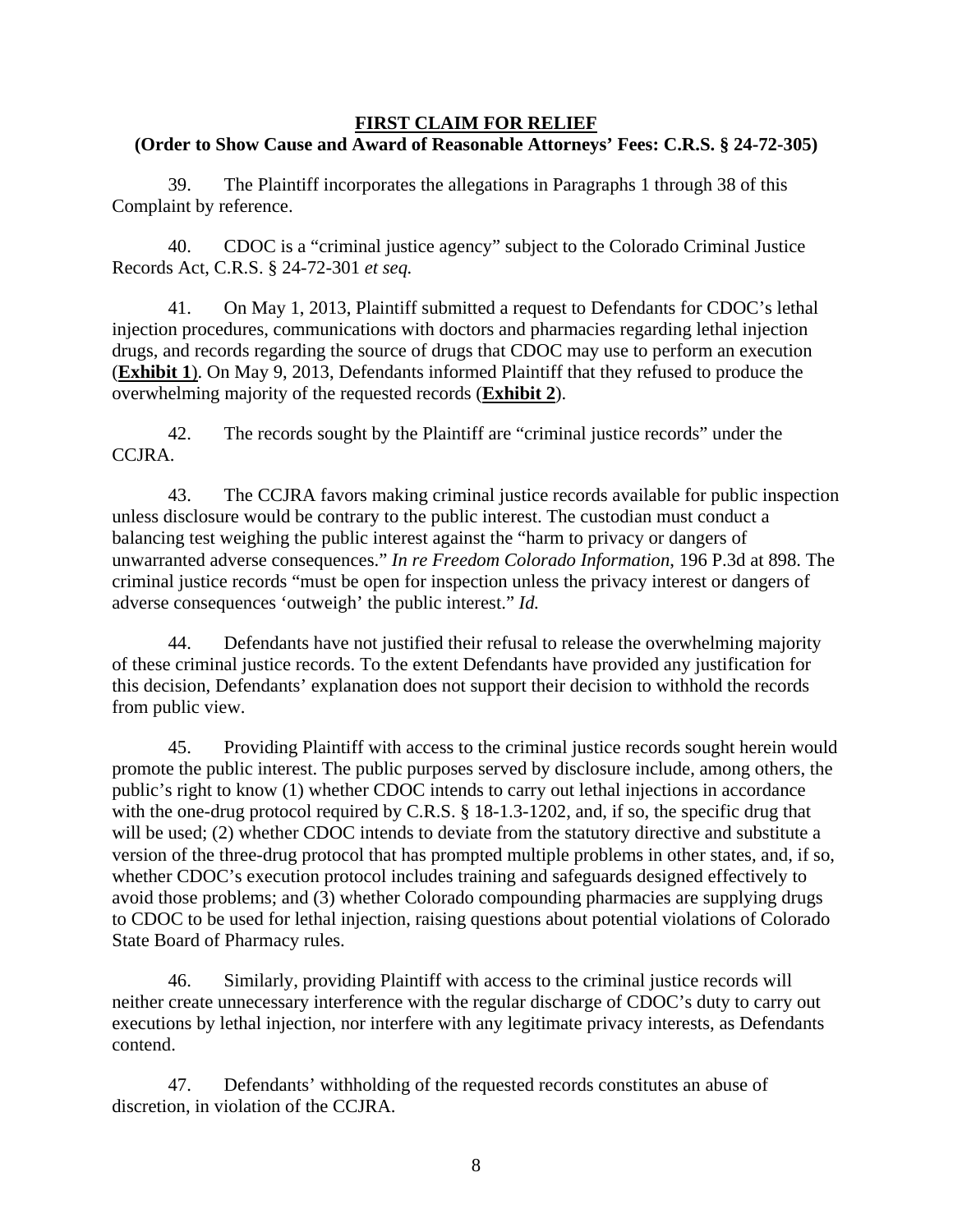48. Plaintiff is entitled to an Order directing the Defendants to show cause "at the earliest practical time" why Defendants should not permit access to the requested records. *See* C.R.S. § 24-72-305(7).

49. After the Court hears this matter on an Order to Show Cause, Plaintiff is entitled to a further order making the order absolute and directing CDOC's custodian of records to provide Plaintiff with access to the requested records on the grounds that Defendants' decision to deny access constitutes an abuse of discretion. *See* C.R.S. § 24-72-305(7).

50. Defendants' withholding of the requested records is arbitrary and capricious. As such, Plaintiff is also entitled to its reasonable attorneys' fees under C.R.S. § 24-72-305(7).

## **PRAYER FOR RELIEF**

WHEREFORE, Plaintiff American Civil Liberties Union of Colorado prays for the following relief under Section 305(7) of the Colorado Criminal Justice Records Act, C.R.S. § 24- 72-301 *et seq.*:

(a) An order from the Court directing Defendants to show cause why the Plaintiff should not be permitted to inspect and copy the requested criminal justice records described in this Complaint.

(b) A hearing pursuant to such order "at the earliest practical time" in accordance with C.R.S. § 24-72-305(7), at which time the Court shall make the order to show cause absolute.

(c) An order from the Court directing Defendants to pay Plaintiff's court costs and reasonable attorneys' fees, as provided by C.R.S. § 24-72-305(7).

(d) Any other relief the Court deems just and proper.